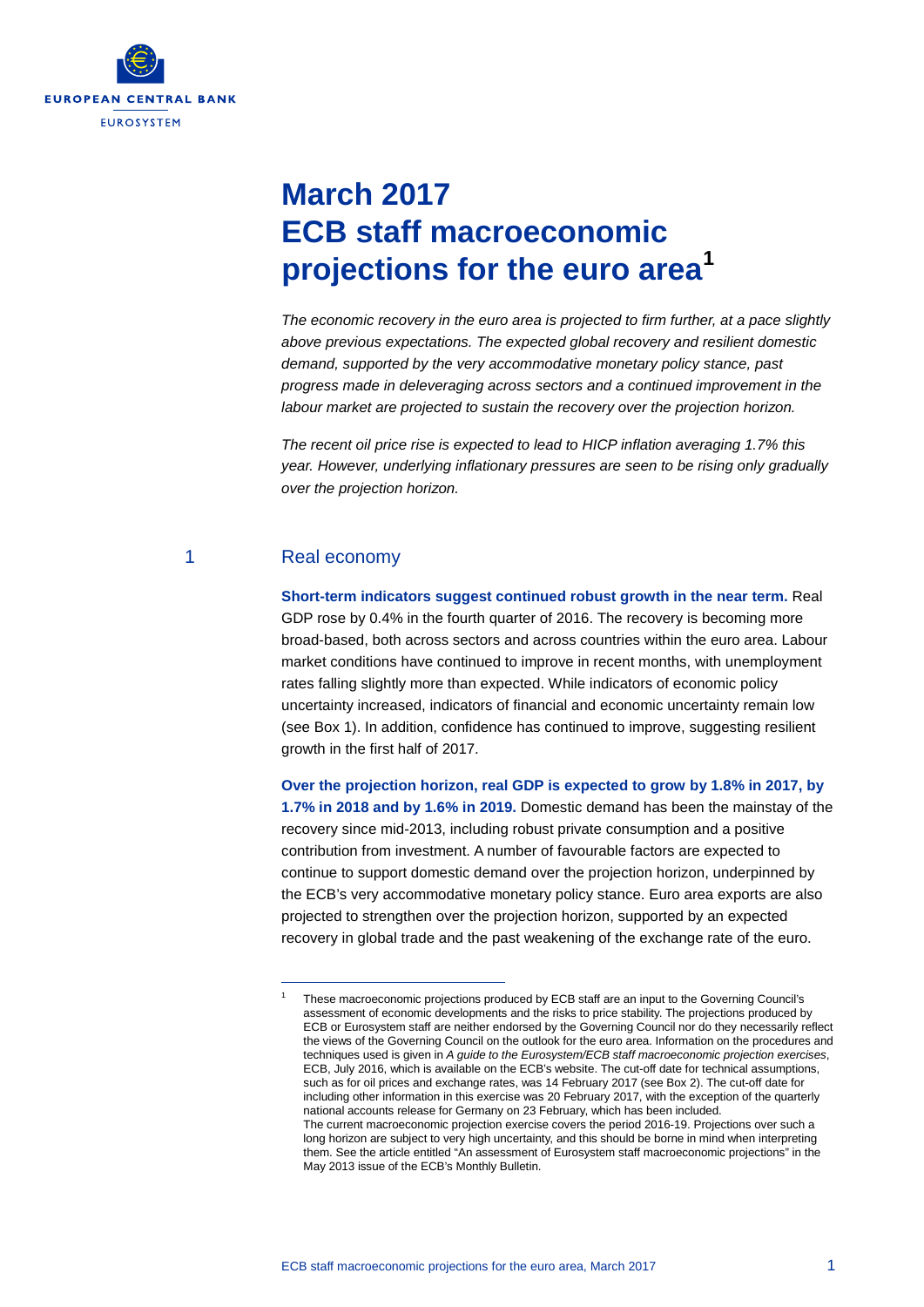### **Chart 1**

### Macroeconomic projections<sup>1)</sup>

#### (quarterly data)

### **Euro area real GDP2) Euro area HICP**



1) The ranges shown around the central projections are based on the differences between actual outcomes and previous projections carried out over a number of years. The width of the ranges is twice the average absolute value of these differences. The method used for calculating the ranges, involving a correction for exceptional events, is documented in *New procedure for constructing Eurosystem and ECB staff projection ranges*, ECB, December 2009, available on the ECB's website. 2) Working day-adjusted data.

### **Box 1**

The relevance of economic policy uncertainty for the economic outlook in the euro area

**A measure of economic policy uncertainty (EPU) has increased sharply in recent months.[2](#page-1-0)** This increase was likely related to the outcome of the referendum in the United Kingdom to leave the EU and the outcome of the US election. At present, this indicator may also reflect uncertainty regarding forthcoming elections in several euro area countries. This box discusses the EPU indicator, puts it into a broader context of uncertainty measures and concludes that its relevance to the economic outlook is likely to be rather limited at the current juncture.

<span id="page-1-1"></span><span id="page-1-0"></span>**In principle, elevated economic policy uncertainty can have an adverse impact on activity, as it may lead enterprises to postpone or cancel investment decisions until uncertainty has declined.** Similarly, uncertainty can adversely affect the decisions of households when it comes to major purchases. High uncertainty can, moreover, lead households to increase pre-cautionary savings. Finally, uncertainty can adversely affect activity through higher costs of financing attributable to increased risk premia, and it may reduce banks' incentives to provide loans to households and companies.<sup>[3](#page-1-1)</sup>

The EPU indicator counts the frequency of articles containing the words "uncertain" or "uncertainty" and "economic" or "economics", and one of a number of policy words, such as "deficit" or "regulation", in leading newspapers. For more details see Baker, S., Bloom, N. and Davis, S., "Measuring economic policy uncertainty", *NBER Working Paper Series*, No 21633, October 2015.

For a discussion of various transmission channels of uncertainty, see Bloom, N., "Fluctuations in uncertainty", *Journal of Economic Perspectives*, Vol. 28, No 2, 2014, pp. 153-176.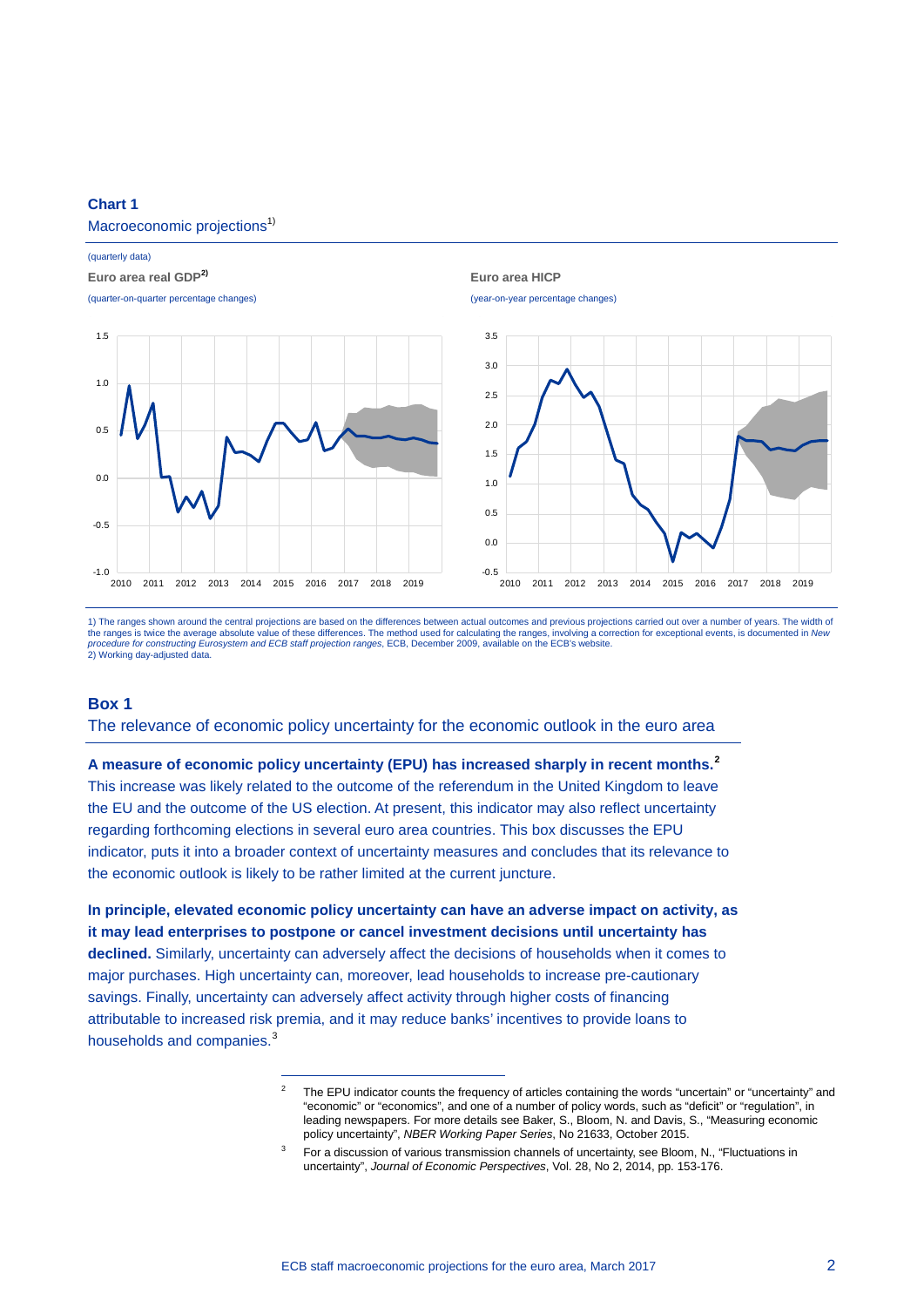

#### Selected measures of uncertainty in the euro area

Sources: Baker/Bloom/Davis; Consensus Economics; Eurostat; European Commission; ECB and ECB calculations. Notes: grey areas reflect euro area recessions as identified by the CEPR. The range depicts the 25th to 75th percentiles of around 130 uncertainty indicators (covering financial, forecast, economic and policy uncertainty) estimated for the euro area.

# **However, despite the recent rise in economic policy uncertainty, the latest economic developments in the euro area appear to have become more robust.** The economic recovery in the euro area is more broadly based than previous recoveries<sup>[4](#page-2-0)</sup>; it is also mostly based on domestic demand, which makes it less vulnerable to foreign shocks. In addition, all institutional sectors are currently more robust than they were in the pre-crisis period, as leverage ratios have been reduced to more sustainable levels. Confidence among households and businesses remains at very high levels and financial markets do not appear to have priced in significant tail risks.

# **Indeed, there is a significant gap at present between heightened economic policy uncertainty and rather subdued levels of other economic and financial uncertainty**

**indicators.** The chart shows the median of around 130 uncertainty measures estimated for the euro area, the 2[5](#page-2-1)th to 75th percentiles of these measures and the measure of EPU.<sup>5</sup> The median of all measures has the advantage over individual measures of uncertainty by better capturing various dimensions of uncertainty, while the swathe of the 25th to 75th percentiles accounts for the uncertainty around these uncertainty measures and excludes outliers. It can be seen that the median and the 25th to 75th percentiles of uncertainty measures for the euro area currently suggest low uncertainty. In contrast, the measure of EPU proves to be an outlier at the current juncture, even more so than it has been during the past six years.

<span id="page-2-1"></span><span id="page-2-0"></span>**The EPU indicator might not necessarily provide a reliable signal for heightened uncertainty at the current juncture**. First, the EPU indicator does not distinguish between uncertainty about domestic policies and uncertainty about external policies. Accordingly, to the extent that businesses

<sup>4</sup> See Box 1 entitled "Economic growth in the euro area is broadening", *Economic Bulletin*, Issue 1, ECB, 2017.

<sup>5</sup> For an overview, see the article entitled "The impact of uncertainty on activity in the euro area", *Economic Bulletin*, Issue 8, ECB, 2016. See also Haddow, A., Hare, C., Hooley, J. and Shakir, T., "Macroeconomic uncertainty: what is it, how can we measure it and why does it matter?", *Quarterly Bulletin*, Second Quarter, Bank of England, 2013.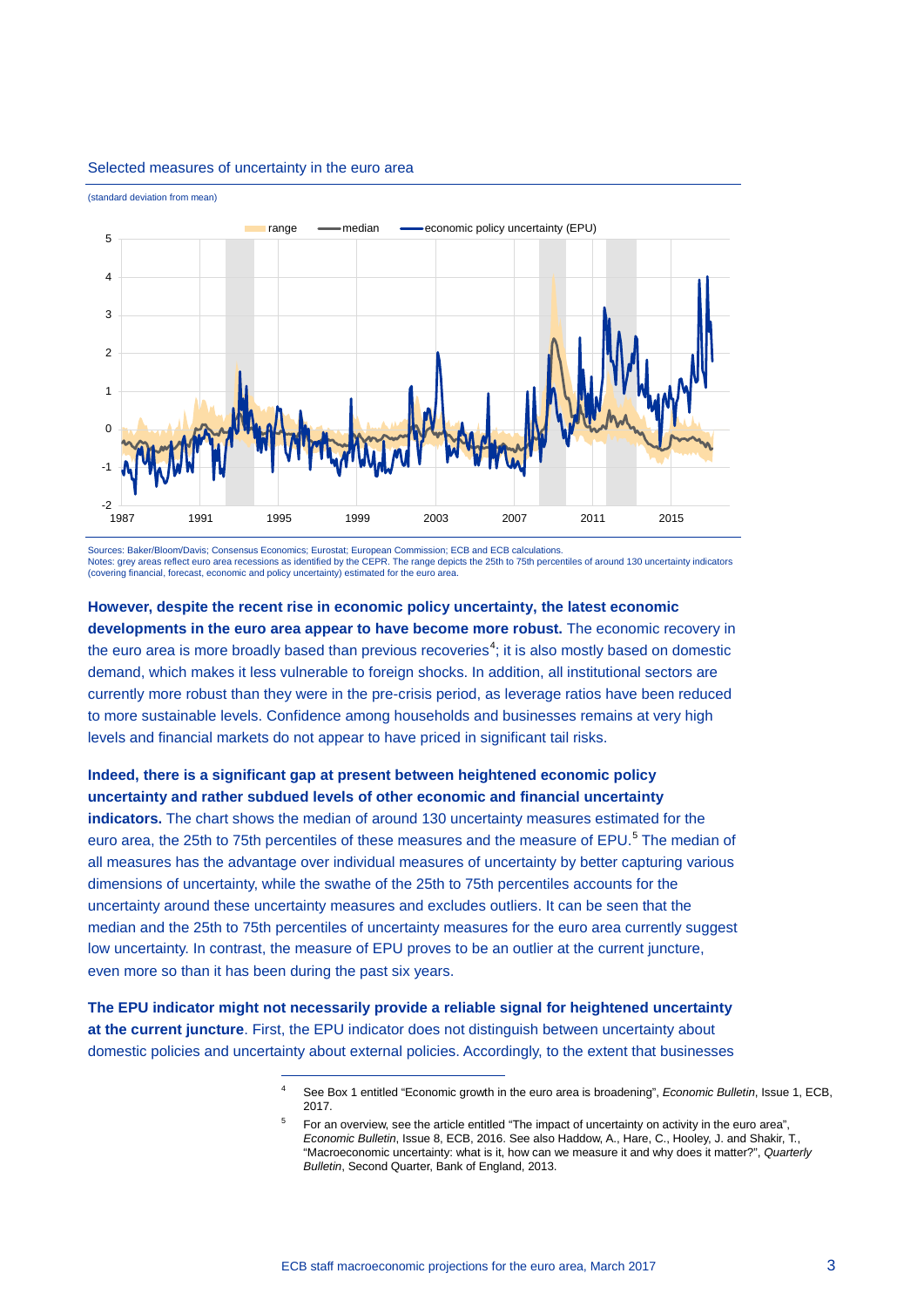and consumers distinguish between domestic and foreign sources of uncertainty and mostly focus on domestic sources of uncertainty, it might explain the relatively loose correlation of the EPU indicator to other measures of uncertainty and its limited empirical relevance for predicting euro area economic trends. Second, the EPU indicator is based on articles from only two leading newspapers per country; this small sample might not be representative of perceptions of the general public. Third, the EPU indicator is a much more volatile indicator of uncertainty than other measures and often exhibits spikes when other indicators remain moderate or when economic activity appears to have remained unaffected. All this suggests applying caution in using this indicator to project economic developments.<sup>[6](#page-3-0)</sup>

> **Private consumption growth is projected to remain robust over the projection horizon.** Consumer confidence has remained at elevated levels in recent months, on the back of improved general economic expectations and more favourable individual financial expectations. Taking the improving labour market conditions also into account, private consumption is expected to continue expanding in the near term.

**Nominal disposable income growth remains robust.** The contribution from gross wages and salaries to nominal disposable income growth is projected to increase over the projection period.

**Favourable bank lending conditions, reinforced by the ECB's monetary policy measures, should support private consumption growth.** While low interest rates have affected both the interest earnings and interest payments of private households, they tend to redistribute resources from net savers to net borrowers. As the latter group typically has a higher marginal propensity to consume, this redistribution should further support aggregate private consumption. In addition, progress achieved in deleveraging and the projected rise in households' net worth, reflecting further increases in house prices, should also support consumption.

**Higher oil prices, however, are having an adverse impact on real disposable income, even though consumption smoothing is expected to partly offset the impact on consumption.** The saving ratio increased between mid-2015 and mid-2016, as households saved part of the oil price-related income windfalls. The unwinding of this temporary effect is estimated to have started in the second half of 2016 and is expected to continue during the course of 2017, amplified by the recent increase in oil prices. The saving ratio is then projected to remain flat over the remainder of the projection horizon as downward pressures from declining unemployment, improving credit conditions and low interest rates are offset by upward pressures from ongoing debt deleveraging needs and pro-cyclical consumption smoothing.

<span id="page-3-0"></span><sup>6</sup> See also Forbes, K., "Uncertainty about uncertainty", speech delivered at J.P. Morgan Cazenove "Best of British" Conference, London, 23 November 2016, which comes to similar conclusions for the United Kingdom.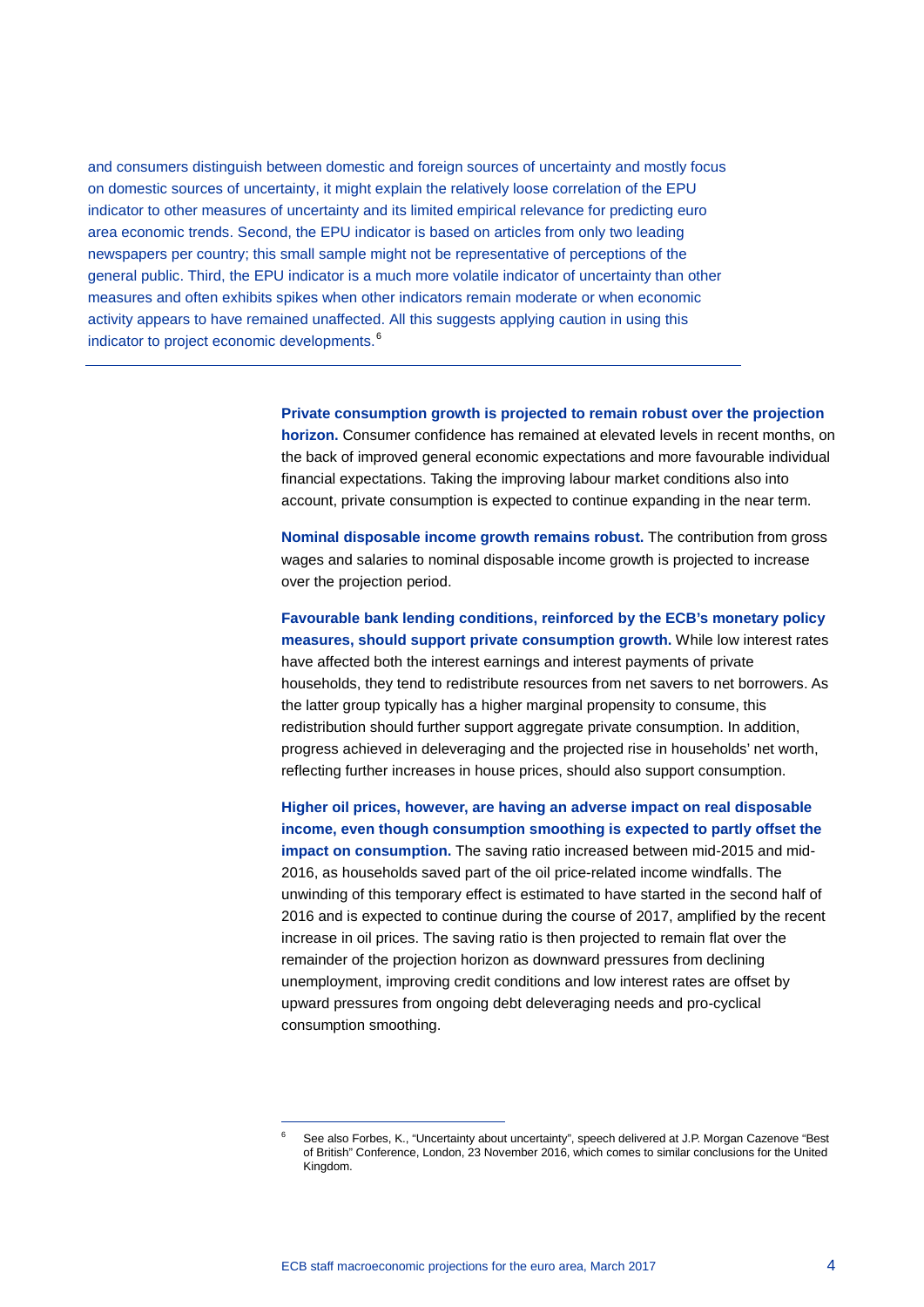## **Box 2**

Technical assumptions about interest rates, exchange rates and commodity prices

**Compared with the December 2016 projections, the technical assumptions include slightly higher long-term interest rates, significantly higher US dollar-denominated oil prices and a small depreciation of the effective exchange rate of the euro.** The technical assumptions about interest rates and commodity prices are based on market expectations, with a cut-off date of 14 February 2017. Short-term rates refer to the three-month EURIBOR, with market expectations derived from futures rates. The methodology gives an average level for these short-term interest rates of -0.3% for 2017, -0.2% for 2018 and 0.0% for 2019. The market expectations for euro area ten-year nominal government bond yields imply an average level of 1.3% in 2017, 1.6% in 2018 and 1.9% in 2019.[7](#page-4-0) Compared with the December 2016 projections, market expectations for short-term interest rates remain unchanged, while expectations for long-term rates have been revised up by 10-20 basis points. Reflecting the path of forward market interest rates and the gradual passthrough of changes in market rates to lending rates, composite bank lending rates on loans to the euro area non-financial private sector are expected to remain broadly unchanged in 2017 and to rise somewhat in 2018 and 2019.

As regards commodity prices, on the basis of the path implied by futures markets by taking the average of the two-week period ending on the cut-off date of 14 February, the price of a barrel of Brent crude oil is assumed to increase from USD 44.0 in 2016 to USD 56.4 in 2017 and to USD 56.5 in 2018, before declining to USD 55.9 in 2019. This path implies that, in comparison with the December 2016 projections, oil prices in USD are higher by 14.3% in 2017, by 7.3% in 2018 and by 2.5% in 2019. The prices of non-energy commodities in US dollars are assumed to rise substantially in 2017 and more moderately beyond.<sup>[8](#page-4-1)</sup>

Bilateral exchange rates are assumed to remain unchanged over the projection horizon at the average levels prevailing in the two-week period ending on the cut-off date of 14 February. This implies an average exchange rate of USD 1.07 per euro over 2017-19, compared with USD 1.09 in the December 2016 projections. The effective exchange rate of the euro (against 38 trading partners) is 1.3% lower over 2017-19 than assumed in the December 2016 exercise.

<span id="page-4-0"></span><sup>7</sup> The assumption for euro area ten-year nominal government bond yields is based on the weighted average of countries' ten-year benchmark bond yields, weighted by annual GDP figures and extended by the forward path derived from the ECB's euro area all-bonds ten-year par yield, with the initial discrepancy between the two series kept constant over the projection horizon. The spreads between country-specific government bond yields and the corresponding euro area average are assumed to be constant over the projection horizon.

<span id="page-4-1"></span>Oil and food commodity price assumptions are based on futures prices up to the end of the projection horizon. The prices of other non-energy hard commodities are assumed to follow futures until the first quarter of 2018 and thereafter to evolve in line with global economic activity.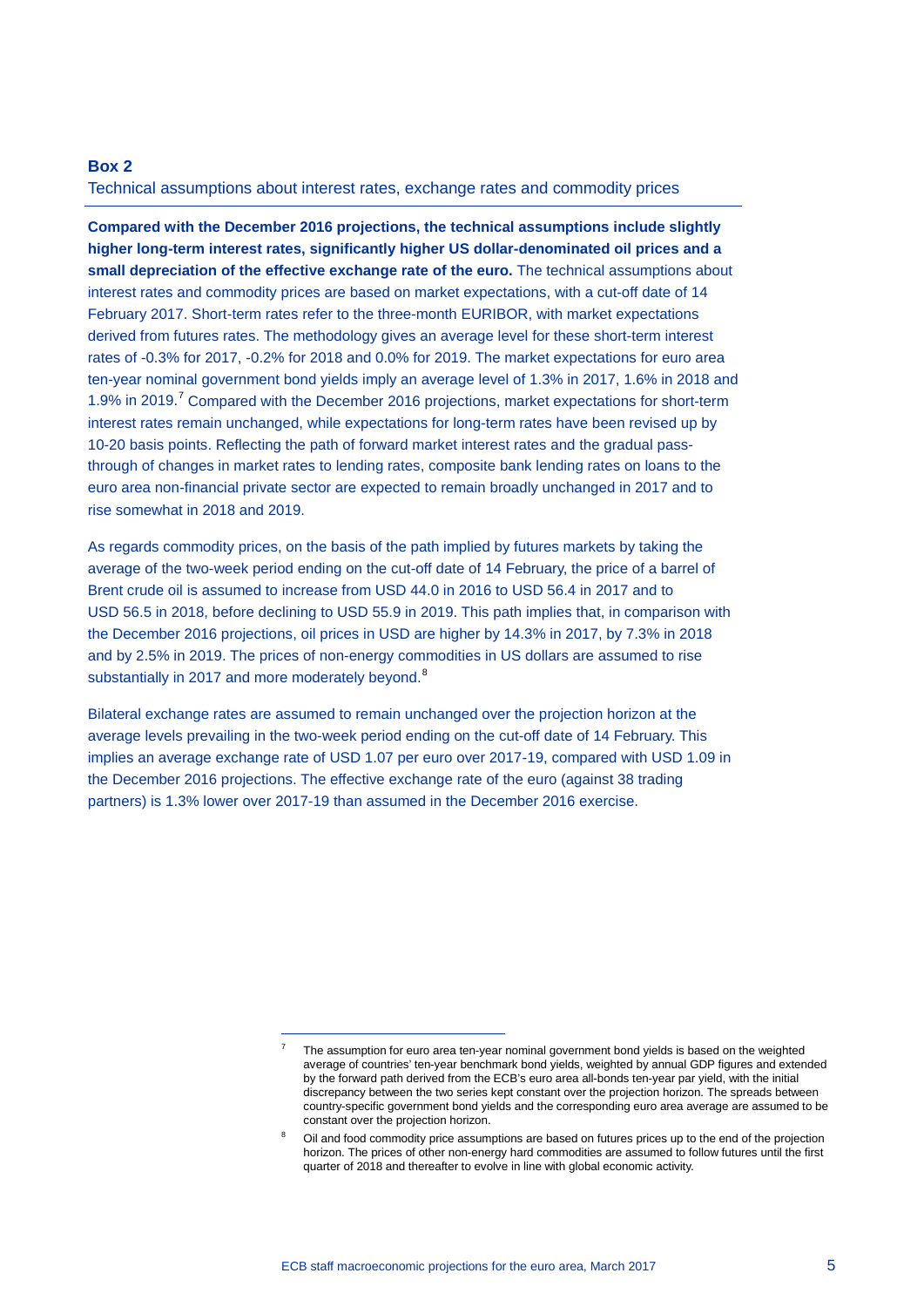### Technical assumptions

|                                                                            | <b>March 2017</b> |        |        |      | December 2016 |        |        |      |
|----------------------------------------------------------------------------|-------------------|--------|--------|------|---------------|--------|--------|------|
|                                                                            | 2016              | 2017   | 2018   | 2019 | 2016          | 2017   | 2018   | 2019 |
| <b>Three-month EURIBOR</b><br>(percentage per annum)                       | $-0.3$            | $-0.3$ | $-0.2$ | 0.0  | $-0.3$        | $-0.3$ | $-0.2$ | 0.0  |
| Ten-year government bond yields<br>(percentage per annum)                  | 0.8               | 1.3    | 1.6    | 1.9  | 0.8           | 1.2    | 1.5    | 1.7  |
| Oil price (in USD/barrel)                                                  | 44.0              | 56.4   | 56.5   | 55.9 | 43.1          | 49.3   | 52.6   | 54.6 |
| Non-energy commodity prices, in USD<br>(annual percentage change)          | $-3.9$            | 13.2   | 3.5    | 4.6  | $-4.0$        | 6.6    | 3.8    | 4.5  |
| <b>USD/EUR</b> exchange rate                                               | 1.11              | 1.07   | 1.07   | 1.07 | 1.11          | 1.09   | 1.09   | 1.09 |
| Euro nominal effective exchange rate<br>(EER38) (annual percentage change) | 3.7               | $-1.0$ | 0.0    | 0.0  | 3.8           | 0.1    | 0.0    | 0.0  |

**The recovery in residential investment in the euro area is expected to** 

**continue.** Housing investment recovered markedly in 2016, supported by strong growth of disposable income and favourable financing conditions. Looking ahead, the projected increase in nominal disposable income, very low mortgage rates and limited other investment opportunities are expected to support a further recovery in residential investment. This favourable outlook for residential investment is also evidenced by rising building permits and increasing demand for loans for house purchase in a context of improved bank lending conditions. In addition, adjustment processes in the housing markets of some euro area countries appear to have come to an end and house prices have been increasing in several countries. Nonetheless, high unemployment and remaining deleveraging needs in some countries are expected to continue to hold back residential investment. Already high levels of residential investment relative to disposable income and adverse demographic developments are projected to dampen the momentum of residential investment in other countries.

**Business investment is expected to recover.** A number of factors are expected to support business investment developments: business confidence has continued to improve on the back of favourable production expectations, rising order books and a turnaround in selling price expectations; capacity utilisation exceeds its average precrisis levels; financing conditions remain very supportive; domestic demand is expected to remain resilient and external demand is expected to strengthen; there is a need to modernise the capital stock after several years of subdued investment; and profit mark-ups are expected to pick up in the context of an already cash-rich non-financial corporations (NFC) sector. Moreover, the observed strong recovery in stock prices over the past few years and moderate debt financing growth have brought the average debt-to-total assets ratio in the NFC sector to historical lows. However, the recovery of business investment will still be held back by rigidities in product markets, expectations of weaker potential output growth than in the past and remaining needs for deleveraging in some euro area countries. In addition, low bank profitability and the still high stock of non-performing loans on banks' balance sheets in a number of countries continue to weigh on the intermediation capacity of some banking sectors.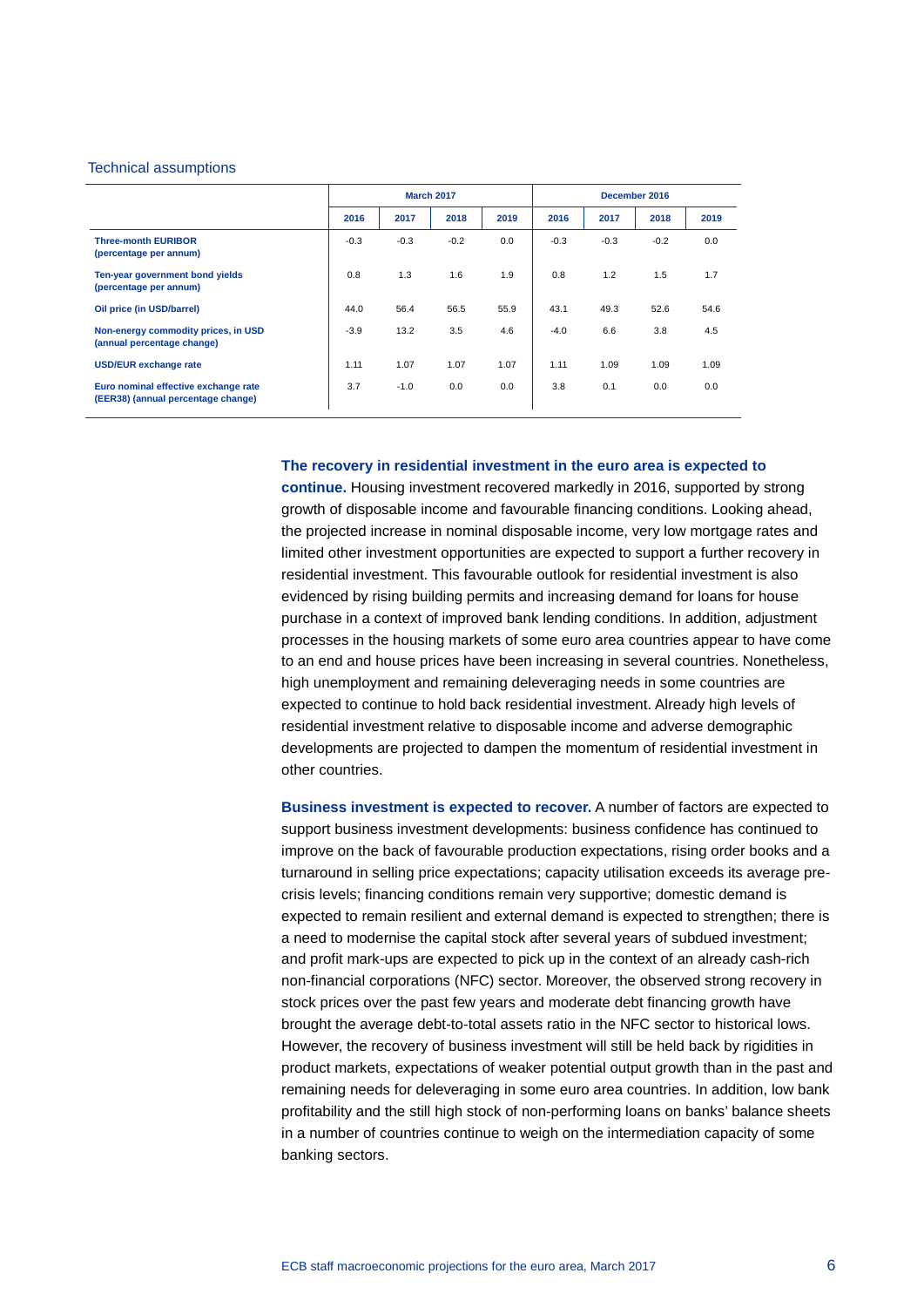# **Box 3**

### The international environment

**Global activity growth is expected to continue to recover.** Recent data releases confirm the expected improvement in global activity in the second half of 2016 and point to continued growth in the near term. The outlook among both advanced and emerging market economies, however, remains somewhat mixed. Among advanced economies, favourable financial conditions, improving labour markets and fiscal policy stimuli are expected to support activity in the United States, while heightened uncertainty is expected to weigh on the medium-term growth prospects of the UK economy and the pace of expansion is expected to remain moderate in Japan. In emerging markets, resilient growth in some big economies, together with the gradual easing of deep recessions in some of the larger commodity exporters, constitute the main support to global growth, while the gradual deceleration of the Chinese economy remains a drag. The increase in oil prices is expected to have a limited overall impact on global activity: although it provides some support to activity for oil producers, these economies still face a period of considerable adjustment needs (including fiscal consolidation) given the significant decline in the oil price since 2014. At the same time, consumers in commodity-importing countries are expected to absorb part of the shock via lower saving ratios. Global activity (excluding the euro area) is projected to accelerate from 3.1% in 2016 to 3.5% in 2017 and to 3.8% in 2018 and 2019, revised upwards slightly compared with the previous projection exercise.

#### The international environment

| (annual percentage changes)                      |                   |      |      |      |               |      |      |      |
|--------------------------------------------------|-------------------|------|------|------|---------------|------|------|------|
|                                                  | <b>March 2017</b> |      |      |      | December 2016 |      |      |      |
|                                                  | 2016              | 2017 | 2018 | 2019 | 2016          | 2017 | 2018 | 2019 |
| World (excluding euro area) real GDP             | 3.1               | 3.5  | 3.8  | 3.8  | 3.0           | 3.5  | 3.7  | 3.8  |
| Global (excluding euro area) trade <sup>1)</sup> | 1.2               | 3.4  | 3.7  | 3.8  | 0.9           | 2.8  | 3.7  | 3.8  |
| Euro area foreign demand <sup>2)</sup>           | 1.6               | 2.8  | 3.4  | 3.5  | 1.5           | 2.4  | 3.4  | 3.6  |

1) Calculated as a weighted average of imports.

2) Calculated as a weighted average of imports of euro area trade partners.

**Global trade improved in the second half of 2016 and is expected to maintain its momentum over the projection horizon.** Over the medium term, world trade is expected to expand in line with the recovery in global activity (see table). Compared with the December 2016 projections, euro area foreign demand has been revised up by 0.4 percentage point for 2017 and been left broadly unchanged thereafter.

> **Extra-euro area exports are projected to be supported by the recovery in global demand and by the slightly weaker exchange rate of the euro.** Euro area

> foreign demand is expected to maintain its recent momentum throughout the projection horizon, as import demand increases in both advanced and emerging market economies (including Russia and Brazil). However, subdued import growth in the United Kingdom is expected to dampen the momentum in euro area foreign demand. Overall, the projected growth rates in foreign demand will remain well below pre-crisis levels. Extra-euro area exports are projected to outpace the momentum of foreign demand, notably in 2017, on the back of the weaker exchange rate of the euro. Extra-euro area imports are expected to grow faster than extra-euro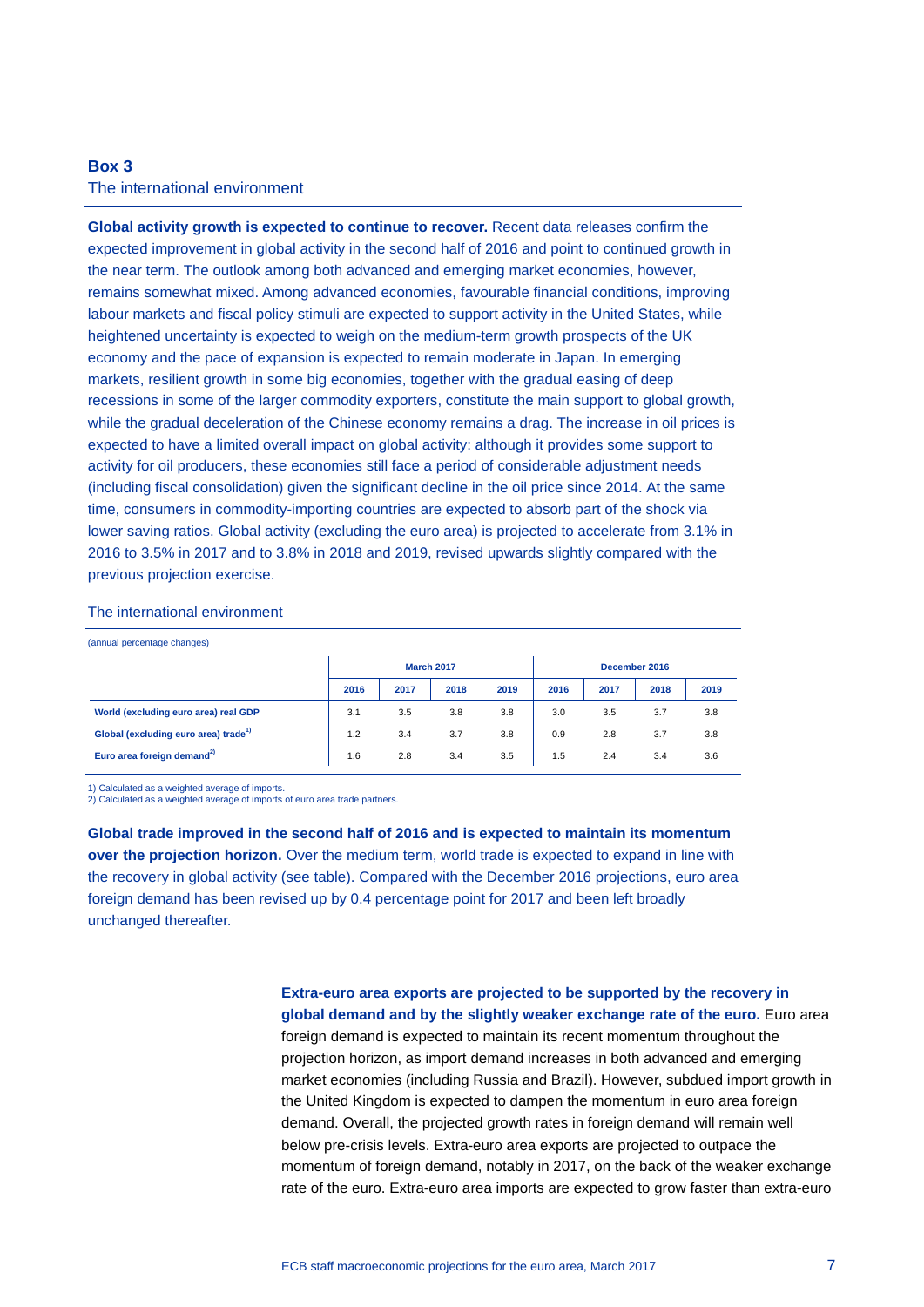area exports and in line with their historical elasticity to total demand. The current account surplus is expected to remain broadly stable at around 3.1-3.3% of GDP over the projection horizon.

**The negative output gap is expected to narrow steadily over the projection horizon, reflecting only moderate potential growth.** Potential output growth is estimated to be slightly above 1% over the projection horizon and therefore to remain clearly below projected actual real GDP growth of around 1.7%. The subdued momentum of potential output reflects primarily a rather low contribution from capital following a protracted period of historically low investment. The contribution from labour is projected to increase, reflecting a growing working age population in the context of the inflow of migrants and an increasing labour force participation on account of structural reforms. The contribution from labour will nevertheless remain somewhat below its pre-crisis average due to the ageing of the population. The contribution from total factor productivity is expected to be only slightly below its precrisis level.

**Euro area labour market conditions should continue to improve over the projection horizon.** Employment is projected to continue increasing over the projection horizon, albeit gradually losing some momentum. In the short term, this reflects mainly the fading of some favourable temporary factors affecting employment growth. Over the remainder of the horizon, skilled labour supply shortages are projected to become increasingly a constraint in some countries, dampening employment growth and leading to an increase in the number of hours worked per employee. These developments in employment imply a pick-up in labour productivity growth from 0.4% in 2016 to 0.8% in 2019, reflecting a procyclical pattern with increasing utilisation of both capital and labour. The unemployment rate is expected to decline, albeit at a slower pace than in the recent past, as employment growth slows more strongly than labour force growth.

**Compared with the December 2016 projections, real GDP growth has been revised upwards slightly in 2017 and 2018.** Slightly stronger foreign demand in the near term, the weaker exchange rate of the euro and more favourable economic sentiment are estimated to more than offset the adverse impact of higher oil prices on activity.

# 2 Prices and costs

**The near-term outlook for headline inflation has been revised upwards significantly following the recent rise in oil prices, with inflation now expected to average 1.7% over 2017-19.** However, there are contrasting patterns in energy and non-energy inflation. Between 2016 and 2017, energy prices are expected to account for 1.2 percentage points of the strengthening in HICP inflation. Upward base effects, together with recent significant increases in oil prices, account for the sharp turnaround – from large negative to sizable positive rates – in energy price inflation. The broadly flat profile of the oil price futures curve over the horizon,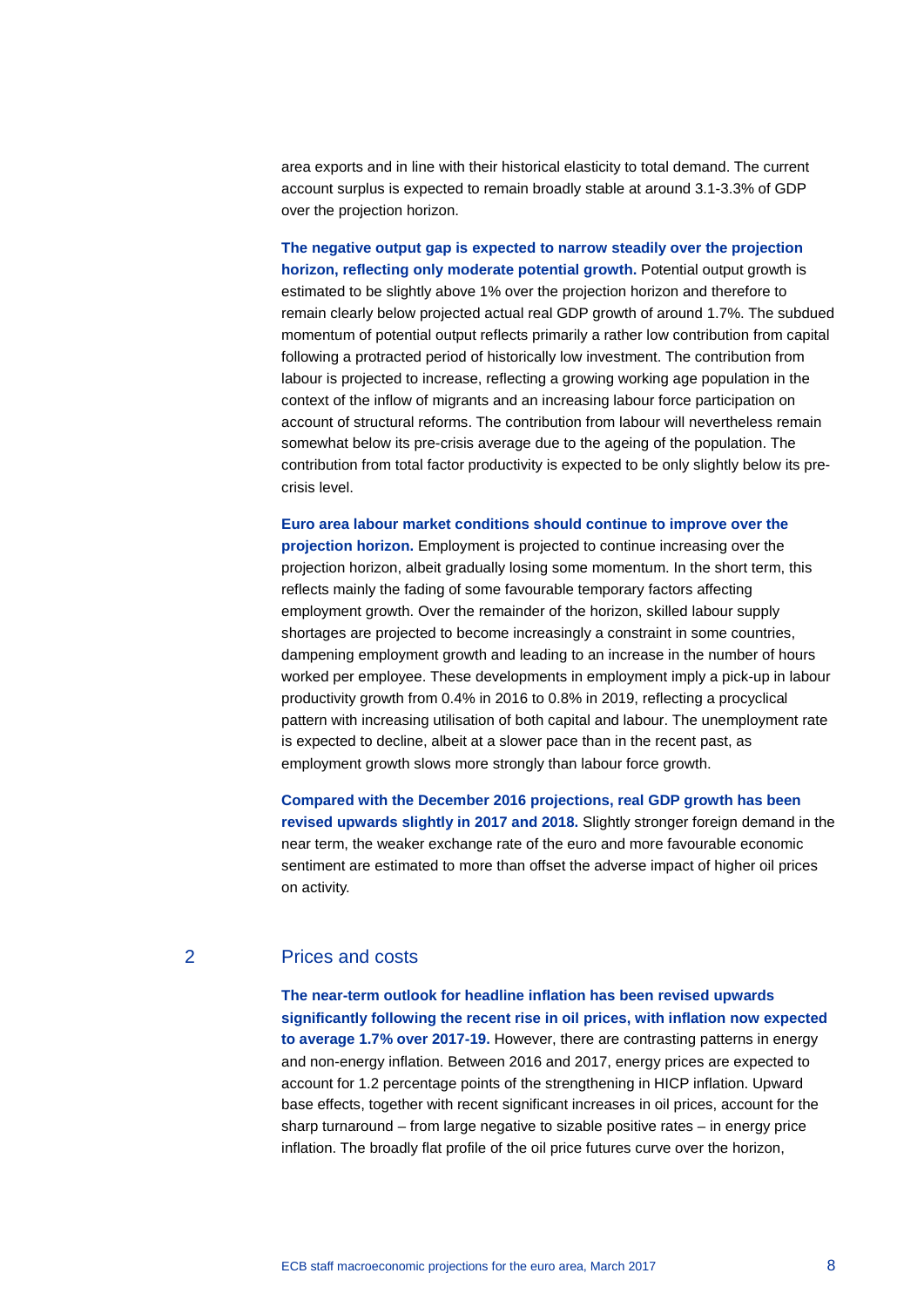however, implies that the energy component will have a smaller positive contribution to headline inflation in 2018 and 2019.

**In contrast to energy inflation, the expected pick-up in HICP inflation excluding energy and food is much more gradual over the projection horizon.** HICP inflation excluding energy and food is envisaged to average 1.1% in 2017 and to rise to 1.5% and 1.8% in 2018 and 2019 respectively. A main factor behind this gradual pick-up is the envisaged increase in unit labour costs as the recovery progresses and consolidates. Declining labour market slack and a gradual fading of crisis-related factors that have held down wage growth over the past few years are expected to lead to a rebound in growth in compensation per employee and, given a more modest projected recovery in productivity, in unit labour cost growth. In addition, the rebound in oil prices is expected to add indirectly to these upward cost pressures through higher production costs and repercussions on nominal wages. Profit margins are expected to expand steadily, being somewhat dampened by rising labour costs and the recent terms of trade losses.

**Rising oil and non-energy commodity prices are the main factors behind the turnaround in external price pressures.** Following a period of four years of receding import prices related particularly to the past sharp drop in commodity prices, the annual growth rate of import prices is expected to turn positive in 2017. Key elements of this turnaround in import prices are the rebound in oil and nonenergy commodity prices. Over time, gradually rising global inflationary pressures are also expected to add to these developments. Diminishing global slack is seen as slowly pushing up global production costs beyond the impact of commodity prices. Global price pressures are nevertheless projected to remain moderate given the still considerable global spare capacity and the high degree of competition with low cost countries.

**Improving labour market conditions are expected to be increasingly reflected in rising labour costs over the projection horizon.** Growth in compensation per employee is expected to rise to 1.3% in 2016 and to reach 2.4% in 2019. A main factor behind this noticeable pick-up is the foreseen improvement in labour market conditions, with increasing labour supply shortages in some parts of the euro area. In addition, the significant recent increase in inflation, which implied a sharp fall in real wage growth, reduces the risk of negative second-round effects in the near term. In some countries higher inflation may, over time, also positively affect nominal wage developments, wherever wage bargaining processes include a notable backward looking element. However, for 2017 the potential for upward effects of higher inflation on negotiated wages is constrained by the fact that, in several countries, most of the negotiated wages for 2017 are already locked in for this year. Furthermore, it should be noted that, in some countries, the degree of wage indexation to inflation has been substantially reduced in the recent past. Moreover, in some euro area countries the remaining wage indexation schemes are based on inflation excluding imported energy prices, which has so far not picked up substantially. Beyond the impact from inflation, in some countries the need for wage moderation to regain price competitiveness, or pent-up wage restraint, should gradually abate over the projection horizon and thereby support wage growth. Dampening effects from labour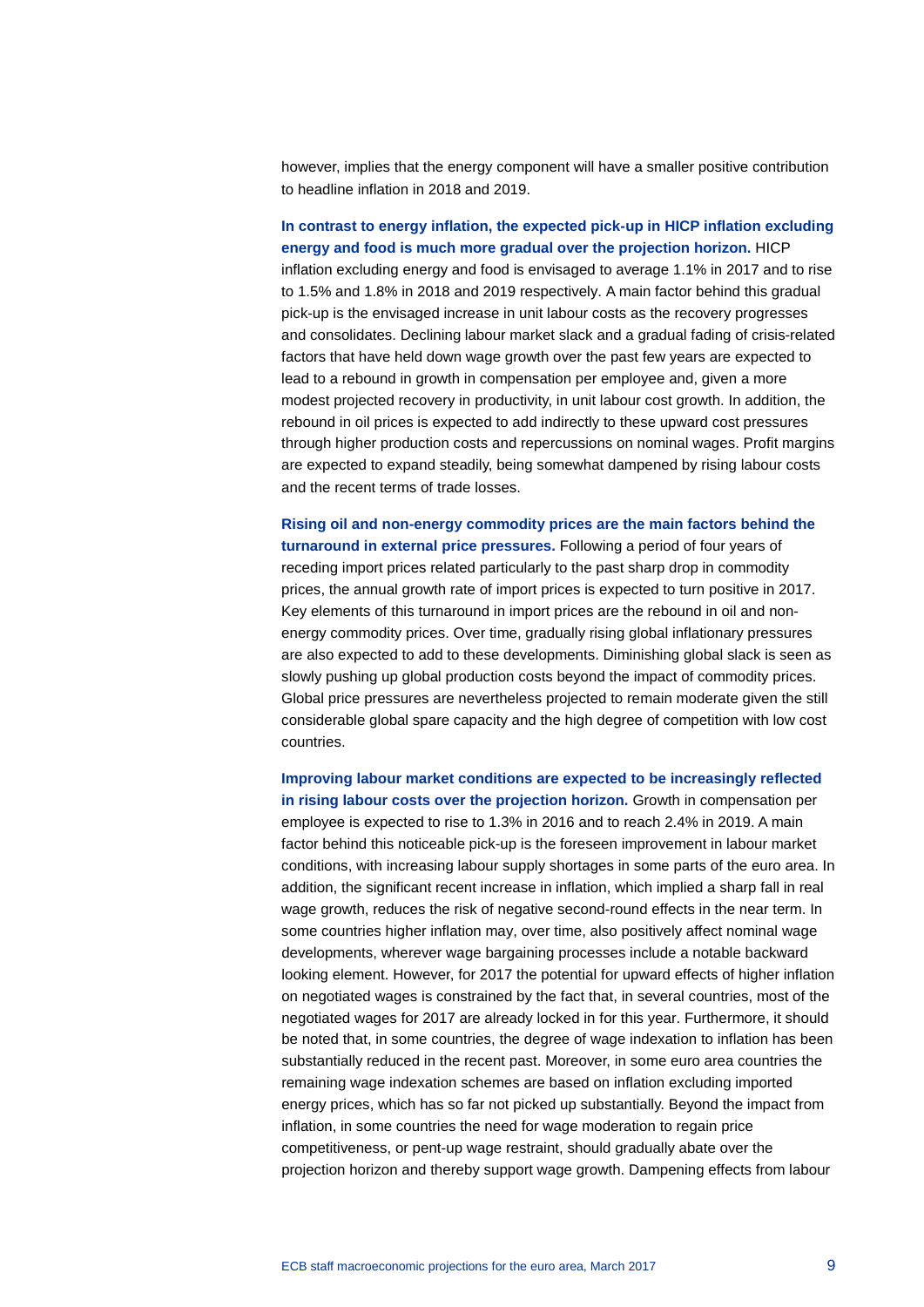market reforms implemented in some euro area countries during the crisis may also become less pronounced as the cyclical recovery progresses and widens. Similarly, the dampening impact on wage growth from compositional effects should decrease as the economic recovery progresses, since employment gains are expected to become more widespread across sectors and less focused on low productivity and therefore low wage sectors, like in recent years.

**Profit margins are envisaged to continue to expand over the projection horizon at a similar or slightly slower pace than recently seen.** Over the projection horizon, profit margins are expected to benefit from the continued economic recovery. In the short term, however, the recent oil price increases could dampen profit margins, as companies may not fully pass on the increased costs, particularly as profit margins appear to have also benefitted from the previous drop in oil prices. In addition, the expansion in profit margins will be dampened over the projection horizon by the expected increases in unit labour cost growth.

# **Compared with the December 2016 projections, the outlook for HICP inflation has been revised upwards significantly for 2017 and slightly for 2018.** A

substantial upward revision of HICP energy inflation for 2017 relates to higher oil prices than assumed in the December 2016 projections. Thereafter, a much flatter oil price futures curve than in the December 2016 projections implies some small downward revisions of the energy component from 2018 onwards. In contrast, HICP inflation excluding energy and food is revised upwards slightly for 2018 and 2019, reflecting some indirect and second-round effects from higher oil prices, as well as some upward effects from the lower euro exchange rate. These upward effects are envisaged to be slightly larger than the effects of downward revisions to HICP energy inflation for 2018 and to broadly offset the downward revisions from the energy component for 2019.

# 3 Fiscal outlook

**The fiscal stance is projected to be broadly neutral in 2017-19.** The fiscal policy stance is measured as the change in the cyclically adjusted primary balance net of government support to the financial sector. In 2016 the mildly expansionary fiscal stance was mostly driven by discretionary fiscal measures, while non-discretionary factors played a smaller role and were mostly related to a small decline in non-tax revenues.

**Over the projection horizon, the general government budget deficit and debt ratios are both projected to be on a downward path.** In 2017-19, further declining interest payments and the improvement in the cyclical component entail a further reduction in the budget deficit. The cyclically adjusted primary balance is projected to remain broadly unchanged. The gradual reduction in government debt over the projection horizon is mainly supported by the favourable growth-interest rate differential. The projected primary surplus also has a favourable impact on the projected debt path.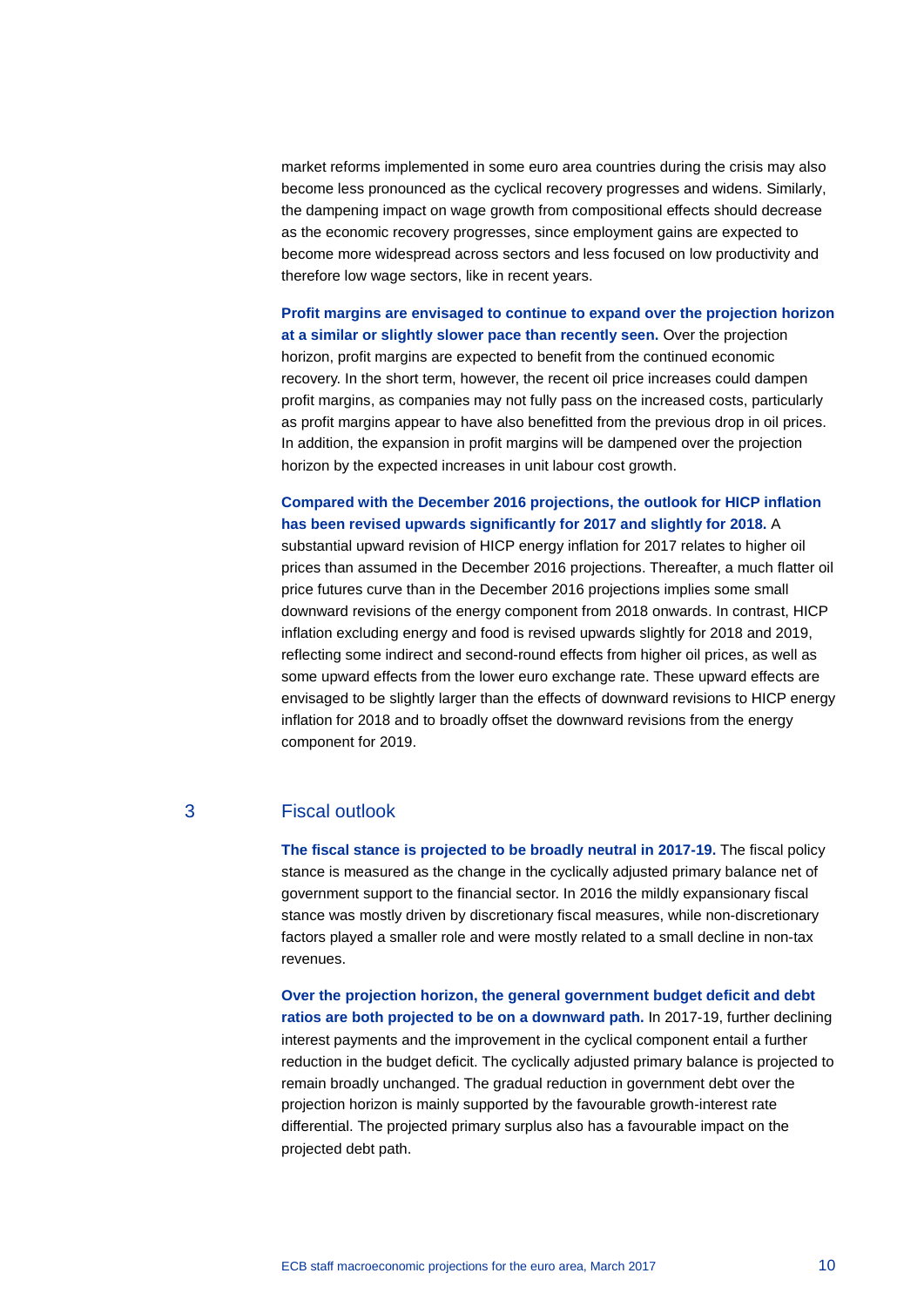**Compared with the projections published in December 2016, the outlook for the deficit ratio is more favourable and the debt ratio path has been revised downwards.** Over 2017-19, the improved deficit outlook reflects partly a positive carry-over from 2016 and partly lower expected primary expenditures. The downward revision to the debt-to-GDP ratio reflects the above-mentioned improved budgetary outlook and a larger contribution to debt reduction from the growth-interest rate differential, mainly in 2017, stemming from a better outlook for euro area nominal GDP.

#### **Table 1**

Macroeconomic projections for the euro area<sup>1)</sup>

| (annual percentage changes)                                                       |                   |                   |                   |                   |                   |                   |                   |                   |  |
|-----------------------------------------------------------------------------------|-------------------|-------------------|-------------------|-------------------|-------------------|-------------------|-------------------|-------------------|--|
|                                                                                   | <b>March 2017</b> |                   |                   |                   | December 2016     |                   |                   |                   |  |
|                                                                                   | 2016              | 2017              | 2018              | 2019              | 2016              | 2017              | 2018              | 2019              |  |
| Real $GDP1$                                                                       | 1.7               | 1.8               | 1.7               | 1.6               | 1.7               | 1.7               | 1.6               | 1.6               |  |
|                                                                                   |                   | $[1.5 - 2.1]^{2}$ | $[0.7 - 2.7]^{2}$ | $[0.5 - 2.7]^{2}$ | $[1.6 - 1.8]^{2}$ | $[1.1 - 2.3]^{2}$ | $[0.6 - 2.6]^{2}$ | $[0.4 - 2.8]^{2}$ |  |
| <b>Private consumption</b>                                                        | 1.9               | 1.4               | 1.4               | 1.4               | 1.7               | 1.5               | 1.5               | 1.4               |  |
| <b>Government consumption</b>                                                     | 2.0               | 1.1               | 1.0               | 1.1               | 2.0               | 1.3               | 1.1               | 1.1               |  |
| <b>Gross fixed capital formation</b>                                              | 2.5               | 2.8               | 3.2               | 2.8               | 3.0               | 3.1               | 3.1               | 2.7               |  |
| Exports <sup>3</sup>                                                              | 2.9               | 4.3               | 4.1               | 4.0               | 2.7               | 3.7               | 3.9               | 4.0               |  |
| Imports <sup>3</sup>                                                              | 3.5               | 4.6               | 4.4               | 4.2               | 3.3               | 4.1               | 4.3               | 4.1               |  |
| <b>Employment</b>                                                                 | 1.3               | 1.0               | 1.0               | 0.8               | 1.4               | 1.1               | 0.8               | 0.8               |  |
| <b>Unemployment rate</b><br>(percentage of labour force)                          | 10.0              | 9.4               | 8.9               | 8.4               | 10.0              | 9.5               | 9.1               | 8.7               |  |
| <b>HICP</b>                                                                       | 0.2               | 1.7               | 1.6               | 1.7               | 0.2               | 1.3               | 1.5               | 1.7               |  |
|                                                                                   |                   | $[1.4 - 2.0]^{2}$ | $[0.9 - 2.3]^{2}$ | $[0.8 - 2.6]^{2}$ | $[0.2 - 0.2]^{2}$ | $[0.8 - 1.8]^{2}$ | $[0.7 - 2.3]^{2}$ | $[0.9 - 2.5]^{2}$ |  |
| <b>HICP excluding energy</b>                                                      | 0.9               | 1.2               | 1.6               | 1.8               | 0.9               | 1.1               | 1.4               | 1.7               |  |
| <b>HICP excluding energy and food</b>                                             | 0.9               | 1.1               | 1.5               | 1.8               | 0.9               | 1.1               | 1.4               | 1.7               |  |
| <b>HICP excluding energy, food and</b><br>changes in indirect taxes <sup>4)</sup> | 0.8               | 1.1               | 1.5               | 1.8               | 0.8               | 1.1               | 1.4               | 1.7               |  |
| <b>Unit labour costs</b>                                                          | 0.9               | 1.1               | 1.4               | 1.6               | 0.8               | 1.0               | 1.3               | 1.5               |  |
| <b>Compensation per employee</b>                                                  | 1.3               | 1.8               | 2.1               | 2.4               | 1.2               | 1.7               | 2.1               | 2.4               |  |
| <b>Labour productivity</b>                                                        | 0.4               | 0.7               | 0.7               | 0.8               | 0.3               | 0.6               | 0.8               | 0.9               |  |
| General government budget balance<br>(percentage of GDP)                          | $-1.6$            | $-1.4$            | $-1.2$            | $-0.9$            | $-1.8$            | $-1.6$            | $-1.5$            | $-1.2$            |  |
| <b>Structural budget balance</b><br>(percentage of GDP) <sup>5)</sup>             | $-1.7$            | $-1.5$            | $-1.4$            | $-1.1$            | $-1.8$            | $-1.8$            | $-1.6$            | $-1.4$            |  |
| General government gross debt<br>(percentage of GDP)                              | 89.3              | 88.0              | 86.4              | 84.5              | 89.4              | 88.5              | 87.3              | 85.7              |  |
| <b>Current account balance</b><br>(percentage of GDP)                             | 3.4               | 3.1               | 3.2               | 3.3               | 3.2               | 3.1               | 3.0               | 3.1               |  |

1) Working day-adjusted data.

2) The ranges shown around the projections are based on the differences between actual outcomes and previous projections carried out over a number of years. The width of the<br>ranges is twice the average absolute value of th *procedure for constructing Eurosystem and ECB staff projection ranges*, ECB, December 2009, available on the ECB's website.

3) Including intra-euro area trade. 4) The sub-index is based on estimates of actual impacts of indirect taxes. This may differ from Eurostat data, which assume a full and immediate pass-through of tax impacts to the **HICP** 

5) Calculated as the government balance net of transitory effects of the economic cycle and temporary measures taken by governments (for the ESCB approach, see *Working Paper*  Series, No 77, ECB, September 2001, and *Working Paper Series*, No 579, ECB, January 2007). The projection of the structural balance is not derived from an aggregate measure of<br>the output gap. Under the ESCB methodology, c "Cyclical adjustment of the government budget balance" in the March 2012 issue of the ECB's Monthly Bulletin and the box entitled "The structural balance as an indicator of the<br>underlying fiscal position" in the September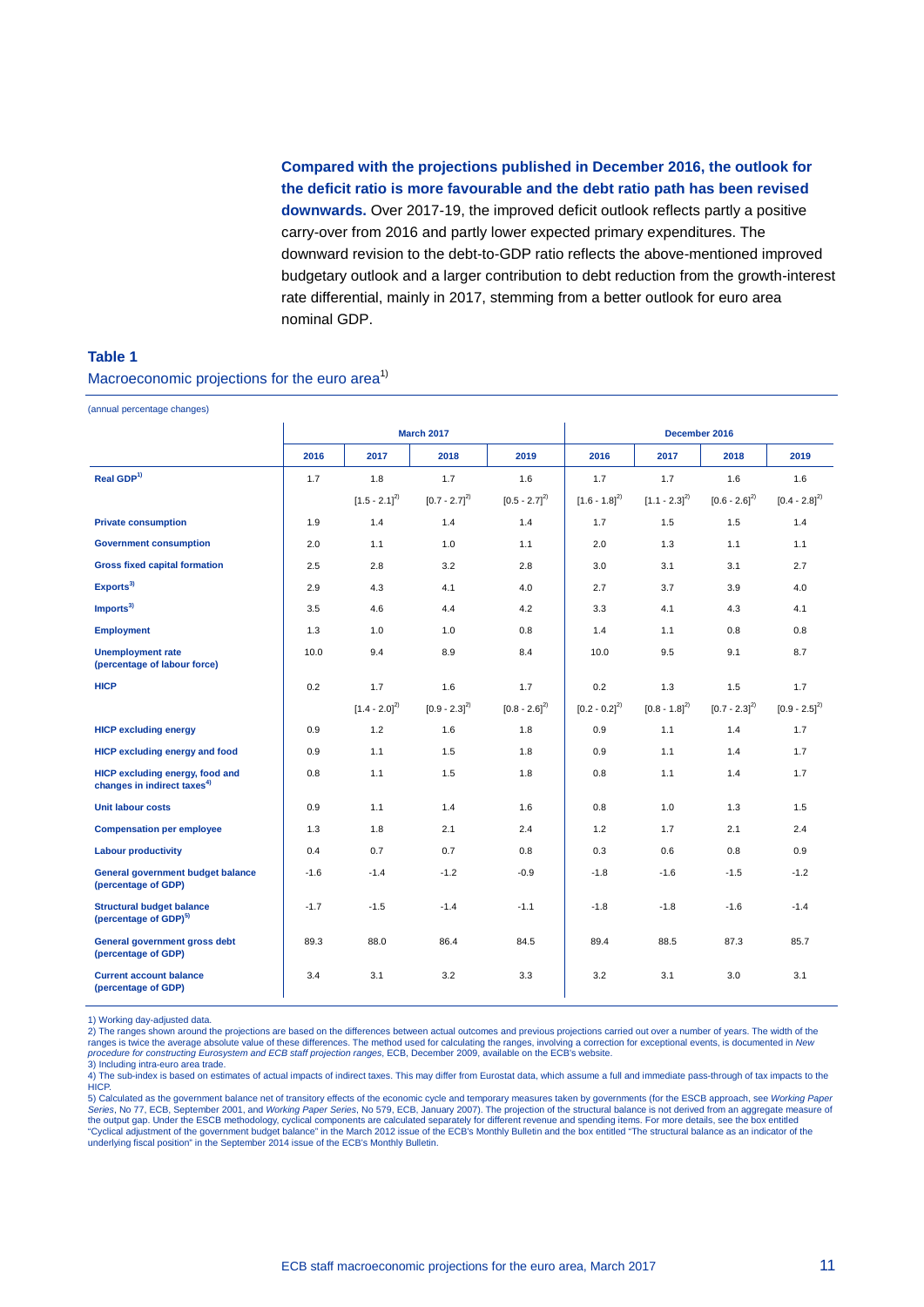# **Box 4** Sensitivity and scenario analyses

**Projections rely heavily on technical assumptions regarding the evolution of certain key variables.** Given that some of these variables can have a large impact on the projections for the euro area, examining the sensitivity of the latter with respect to alternative paths of these underlying assumptions can help in the analysis of risks around the projections. This box discusses the uncertainty around some key underlying assumptions and the sensitivity of the projections with respect to these variables. In addition, this box considers the implications of potential policies of the new US administration for the US, global and euro area outlook.

### **1) An alternative oil price path**

**Alternative oil price models point to a risk of oil prices rising faster over the projection horizon than suggested by futures.** The technical assumptions for oil price developments underlying the baseline projections, based on futures markets, predict a rather flat profile for oil prices, with the price per barrel of Brent crude oil hovering around USD 56 until the end of 2019. This path is consistent with a moderate recovery in world oil demand, a scenario associated with the global economic recovery gaining traction. Still, oil futures do not seem to price in a long-lasting upward effect from the OPEC agreement, probably due to the level of stocks, which is close to its record high, and the possible increase in the production of shale oil. A combination of alternative models used by ECB staff<sup>[9](#page-11-0)</sup> to predict oil prices over the projection horizon currently suggests a higher oil price path over the projection horizon than assumed in the technical assumptions. The materialisation of an alternative path, in which oil prices were 12.4% higher than in the baseline by 2019, would marginally dampen real GDP growth, while entailing a faster increase in HICP inflation (up by 0.1 percentage point in 2017 and 0.2 percentage point in 2018 and 2019).

### **2) An alternative exchange rate path**

<span id="page-11-0"></span>-

**This sensitivity analysis investigates, as an illustration, the impact of a lower path of the exchange rate of the euro compared with the baseline.** Depreciation risks to the euro exchange rate stem mainly from a stronger than currently expected divergence in the monetary policy stance on both sides of the Atlantic. In particular, a less gradual than expected rise in the US federal funds rate could put further downward pressure on the euro. This may reflect, especially, rising inflation expectations in the United States amid expansive fiscal policies and a tight labour market. The alternative path of the exchange rate of the euro is based on the 25th percentile of the distribution provided by the option-implied risk-neutral densities for the USD/EUR exchange rate on 14 February 2017. This path implies a gradual depreciation of the euro vis-à-vis the US dollar to an exchange rate of 0.98 USD/EUR in 2019, which is 7.6% below the baseline assumption for that year. The corresponding assumptions for the nominal effective exchange rate of the euro reflect historical regularities, whereby changes in the USD/EUR exchange rate reflect changes in the effective exchange rate with an elasticity of around 52%. This assumption results in a gradual downward divergence of the effective exchange rate of the euro from the baseline, bringing it to a level 4% below the baseline in 2019. In this scenario, the average of the results from a number of staff macroeconomic models points to higher real GDP growth (up by 0.1-0.3 percentage point per

<sup>9</sup> See the four-model combination presented in the article entitled "Forecasting the price of oil", *Economic Bulletin*, Issue 4, ECB, 2015.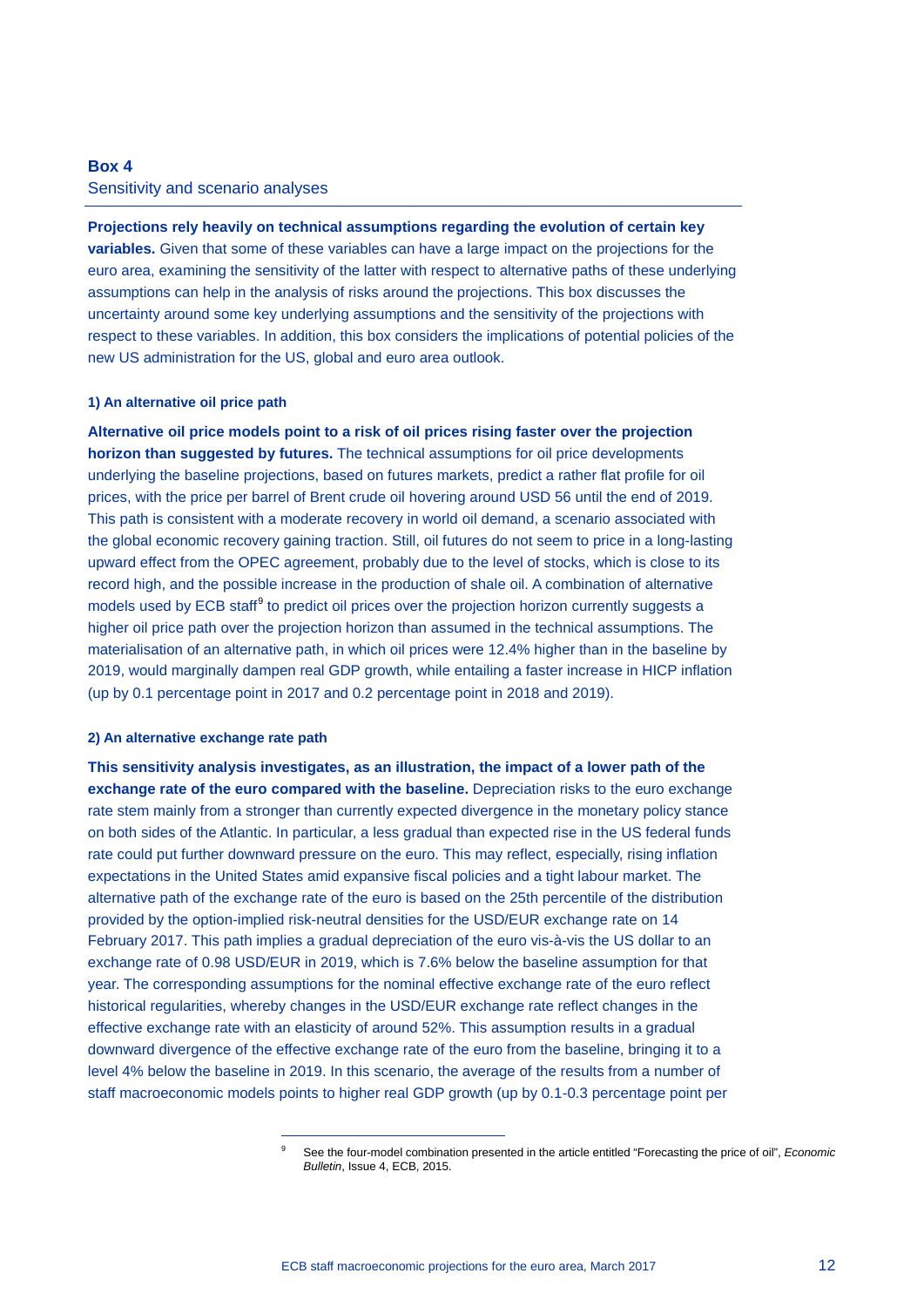year) and higher HICP inflation (up by 0.1 percentage point in 2017 and by 0.3-0.4 percentage point in 2018 and 2019).

# **3) Policy scenarios under the new US administration – implications for the US, global and euro area outlook**

**The US Republican party policy proposal of a "destination-based border-adjusted cash flow tax" (DBCFT) would represent a major overhaul of the US corporate tax system, which could have substantial implications for the US outlook with global and euro area spillovers.[10](#page-12-0)** This scenario discusses the potential impact of the proposed tax reform on the US, global and euro area economies.

**The policy proposal contains four main elements**: (i) a border-adjustment, namely a deduction of receipts from exports but no longer a deduction of costs of imports from taxable income; (ii) a shift from an origin-based system (where corporations are taxed based on their origin, that is, if they hold their assets in the United States) to a destination-based system (where corporations are only taxed on profits accrued on sales in the United States). This implies that profits made on sales outside the United States will no longer be taxed, regardless of where the assets of the company are located. This change would reduce incentives to shift profits to "tax haven" destinations and increase incentives for companies to locate foreign taxable income in the United States; (iii) a reduction in the corporate tax rate, from 35% to 20%; and (iv) tax incentives for new investment in the United States. This allows full deduction of investment spending and elimination of interest payment deduction from the income tax base.

**The subsidy on exporters and taxes on importers would imply a substantial improvement in US competitiveness and a fall in US import demand, which could raise US GDP.** However, it is likely that this would be partly compensated by an appreciation of the US dollar. At the same time, US inflation would rise, as importers passed on part of the additional cost from higher taxation to domestic prices and as stronger economic activity and increased employment led to a boost in domestic wages. Higher inflation could, however, lead to a decline in real private consumption. Overall, the tax reform could lead to a rebalancing of the US economy, with the US trade deficit falling, while US consumer welfare might decline as households consumed less.

**Spillovers to the rest of the world would be negative as a result of the border adjustment.** There would be two opposite effects at play, which would affect US foreign demand. On the one hand, the fiscal stimulus due to the lower tax rate would raise US demand and, accordingly, imports. On the other hand, owing to the new tax imposed on US imports, goods and services produced abroad would be less competitive in the United States. Overall, unless fully offset by exchange rate moves, the trade distortions introduced by the border adjustment would be likely to more than offset the positive impact of the fiscal stimulus on US imports.

<span id="page-12-0"></span>**In a scenario of coordinated retaliation against the US border adjustment, world trade would decline significantly more strongly, while the favourable impact on the US economy would diminish.** In the light of the substantially negative impact on the world economy stemming from the imposition of the border adjustment, retaliation against the United States would be a possibility. If retaliation occurred, for example through tariffs on US goods in the rest of the world, growth in US

<sup>&</sup>lt;sup>10</sup> See "A better way – our vision for a confident America", June 24, 2016 at [https://abetterway.speaker.gov/\\_assets/pdf/ABetterWay-Tax-PolicyPaper.pdf](https://abetterway.speaker.gov/_assets/pdf/ABetterWay-Tax-PolicyPaper.pdf)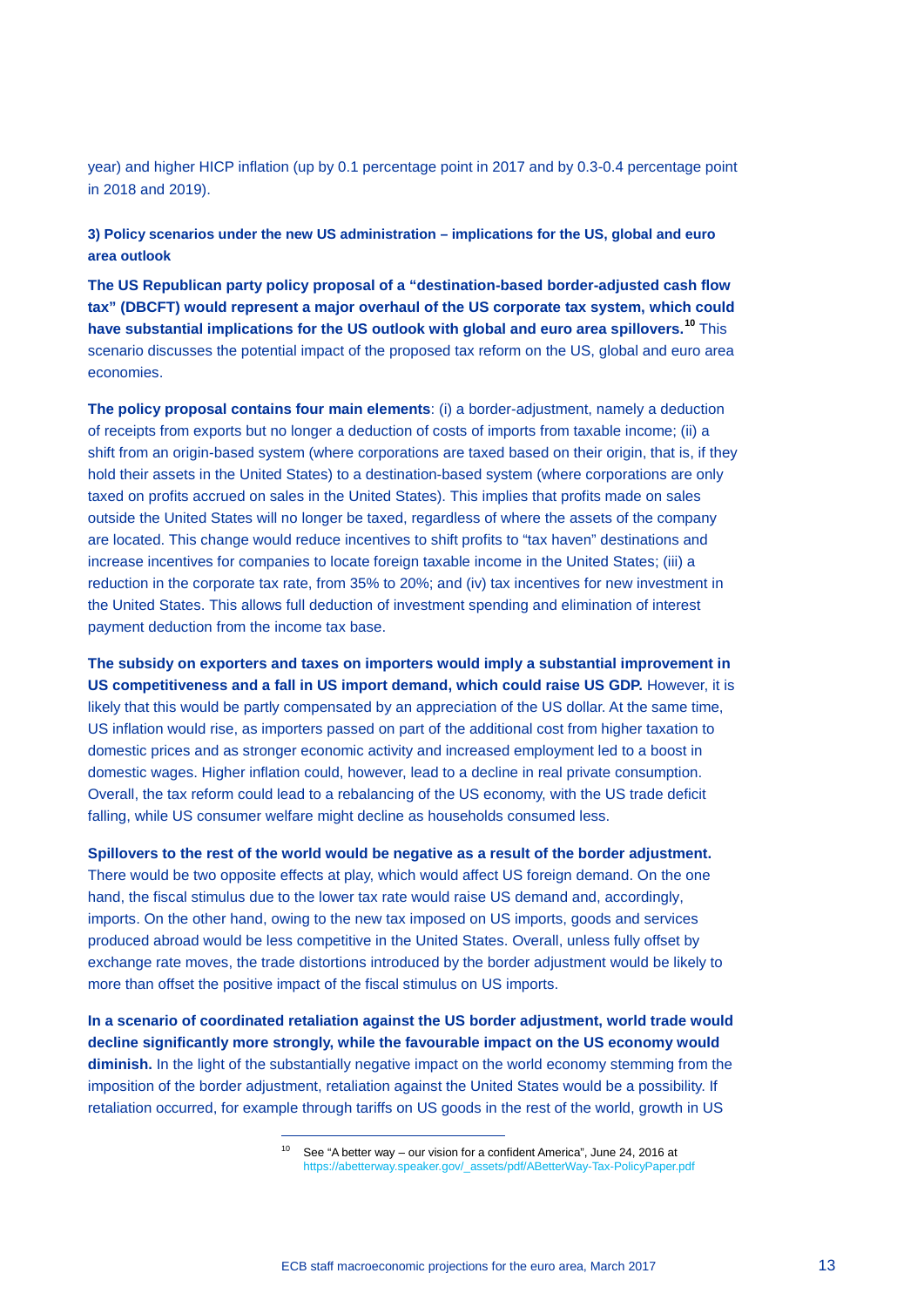GDP would be adversely affected due to lost price competitiveness. However, the positive impact of the reduction in the domestic tax rate on US activity could compensate for the negative effect from trade retaliation. Nevertheless, world trade would decline significantly more strongly under this scenario.

**Turning to euro area spillovers, the net economic effects would depend on the strength of the transmission channels of the US policy shock, its global spillovers and policy responses outside the United States.** If there was no retaliation, the effect on euro area GDP would be clearly negative. The terms of trade for all US trading partners, including the euro area, would worsen. Overall, there would be lower foreign demand for euro area goods and services and lower competitor prices, worsening euro area export demand.

**In a case of retaliation against the United States, the negative impact on euro area GDP would be smaller.** The competitiveness effect of the export subsidy on the US economy might, to some extent, be offset by bilateral import tariffs imposed by other countries. Still, the direct negative effect stemming from reduced US import demand, coupled with negative growth effects in the rest of the world, would likely result in a decline in euro area foreign demand and euro area GDP.

**Global spillovers could be amplified if strong US dollar movements and tighter financial conditions were to lead to severe financial stress in emerging market economies.** The scenarios described above assume a limited strengthening of the US dollar and no further financial spillovers to emerging markets. Should the strengthening of the US dollar lead to severe financial stress in these economies, the global spillovers could be substantially more negative.

## **Box 5**

### Forecasts by other institutions

**A number of forecasts for the euro area are available from both international organisations and private sector institutions.** However, these forecasts are not strictly comparable with one another or with the ECB staff macroeconomic projections, as they were finalised at different points in time. Additionally, they use different (partly unspecified) methods to derive assumptions for fiscal, financial and external variables, including oil and other commodity prices. Finally, there are differences in working day adjustment methods across different forecasts (see the table).

**As indicated in the table, other institutions' currently available projections for real GDP growth and HICP inflation are overall within the ranges surrounding the ECB staff projections (shown in brackets in the table).**